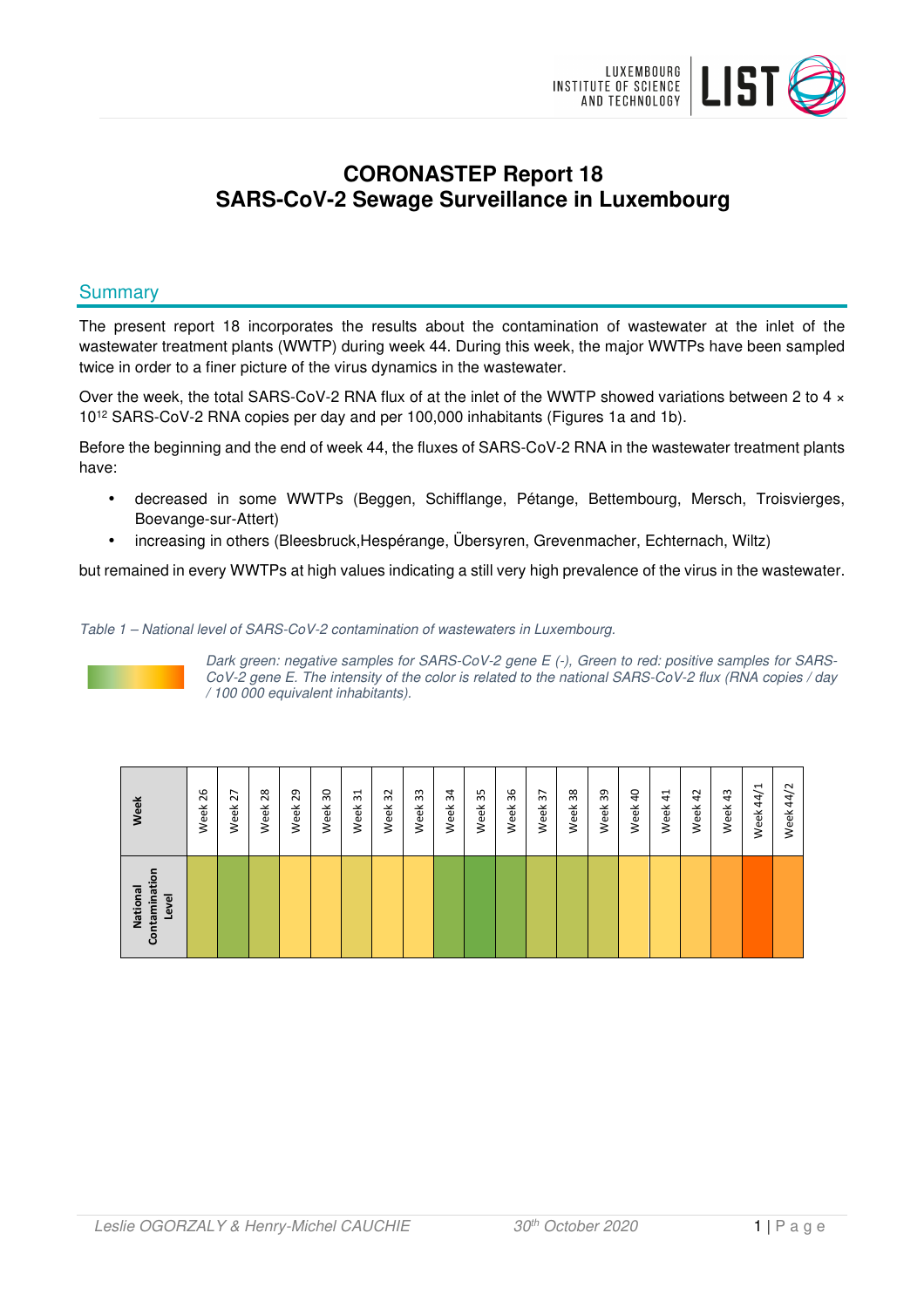

Figure 1a – RT-qPCR quantification time-course monitoring of SARS-CoV-2 (E gene) in Luxembourgish wastewater samples from December 2019 to October 2020. Grey squares: daily-confirmed cases for Luxembourgish residents (https://data.public.lu/fr/datasets/donnees-covid19/), dots: cumulative SARS-CoV-2 flux (RNA copies / day / 100 000 equivalent inhabitants).



Figure 2b – Close-up of Figure 1a showing results from September 1<sup>st</sup> on.

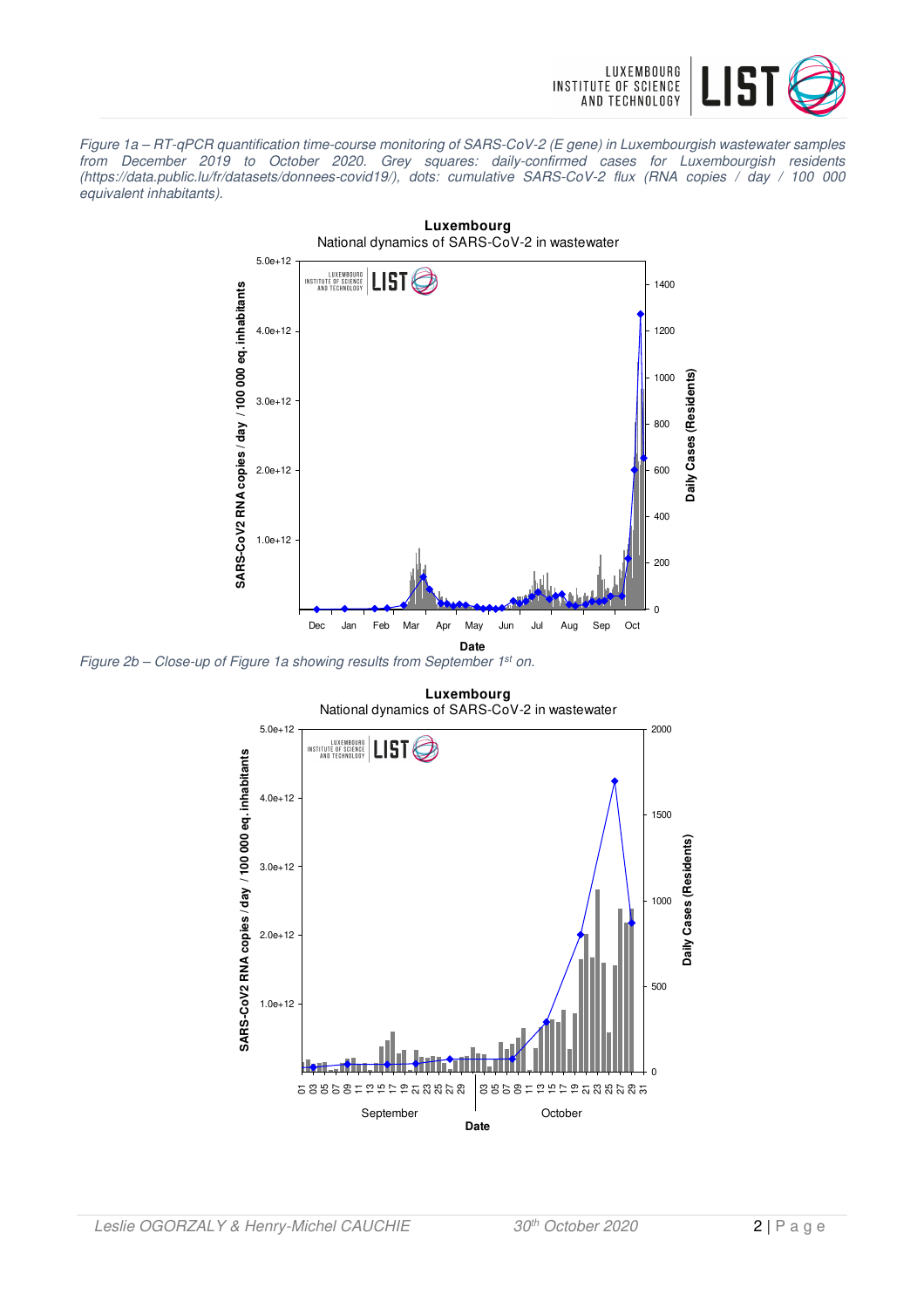

Table 2 - Level of SARS-CoV-2 contamination of each analyzed wastewater treatment plant in Luxembourg. BEG: Beggen, BET: Bettembourg, SCH: Schifflange, BLE: Bleesbruck, MER: Mersch, PET: Pétange, HES: Hespèrange, ECG: Echternach, UEB: Uebersyren, GRE: Grevenmacher, TRO: Troisvierges, BOE: Boevange sur Attert, WIL: Wiltz



Dark green: negative samples for SARS-CoV-2 gene E (-), Green to red: positive samples for SARS-CoV-2 gene E. The intensity of the color is related to the RT-qPCR signal (Ct values) Grey boxes: no data

|            |            |            |            |            |                                 |            |            |                |            |            | 2020    |                        |            |            |         |         |                        |         |           |           |
|------------|------------|------------|------------|------------|---------------------------------|------------|------------|----------------|------------|------------|---------|------------------------|------------|------------|---------|---------|------------------------|---------|-----------|-----------|
|            | $2nd$ wave |            |            |            |                                 |            |            |                |            |            |         |                        |            |            |         |         |                        |         |           |           |
| WWTP       | 26<br>Week | 27<br>Week | 28<br>Week | 29<br>Week | $\overline{\mathrm{S}}$<br>Week | 31<br>Week | 32<br>Week | $33\,$<br>Week | 34<br>Week | 35<br>Week | Week 36 | $\overline{5}$<br>Week | 38<br>Week | 39<br>Week | Week 40 | Week 41 | $\overline{4}$<br>Week | Week 43 | Week 44/1 | Week 44/2 |
| <b>BEG</b> |            |            |            |            |                                 |            |            |                |            |            |         |                        |            |            |         |         |                        |         |           |           |
| <b>BET</b> |            |            |            |            |                                 |            |            |                |            |            |         |                        |            |            |         |         |                        |         |           |           |
| <b>SCH</b> |            |            |            |            |                                 |            |            |                |            |            |         |                        |            |            |         |         |                        |         |           |           |
| <b>BLE</b> |            |            |            |            |                                 |            |            |                |            |            |         |                        |            |            |         |         |                        |         |           |           |
| <b>MER</b> |            |            |            |            |                                 |            |            |                |            |            |         |                        |            |            |         |         |                        |         |           |           |
| <b>PET</b> |            |            |            |            |                                 |            |            |                |            |            |         |                        |            |            |         |         |                        |         |           |           |
| <b>HES</b> |            |            |            |            |                                 |            |            |                |            |            |         |                        |            |            |         |         |                        |         |           |           |
| <b>ECH</b> |            |            |            |            |                                 |            |            |                |            |            |         |                        |            |            |         |         |                        |         |           |           |
| <b>UEB</b> |            |            |            |            |                                 |            |            |                |            |            |         |                        |            |            |         |         |                        |         |           |           |
| <b>GRE</b> |            |            |            |            |                                 |            |            |                |            |            |         |                        |            |            |         |         |                        |         |           |           |
| <b>TRO</b> |            |            |            |            |                                 |            |            |                |            |            |         |                        |            |            |         |         |                        |         |           |           |
| <b>BOE</b> |            |            |            |            |                                 |            |            |                |            |            |         |                        |            |            |         |         |                        |         |           |           |
| <b>WIL</b> |            |            |            |            |                                 |            |            |                |            |            |         |                        |            |            |         |         |                        |         |           |           |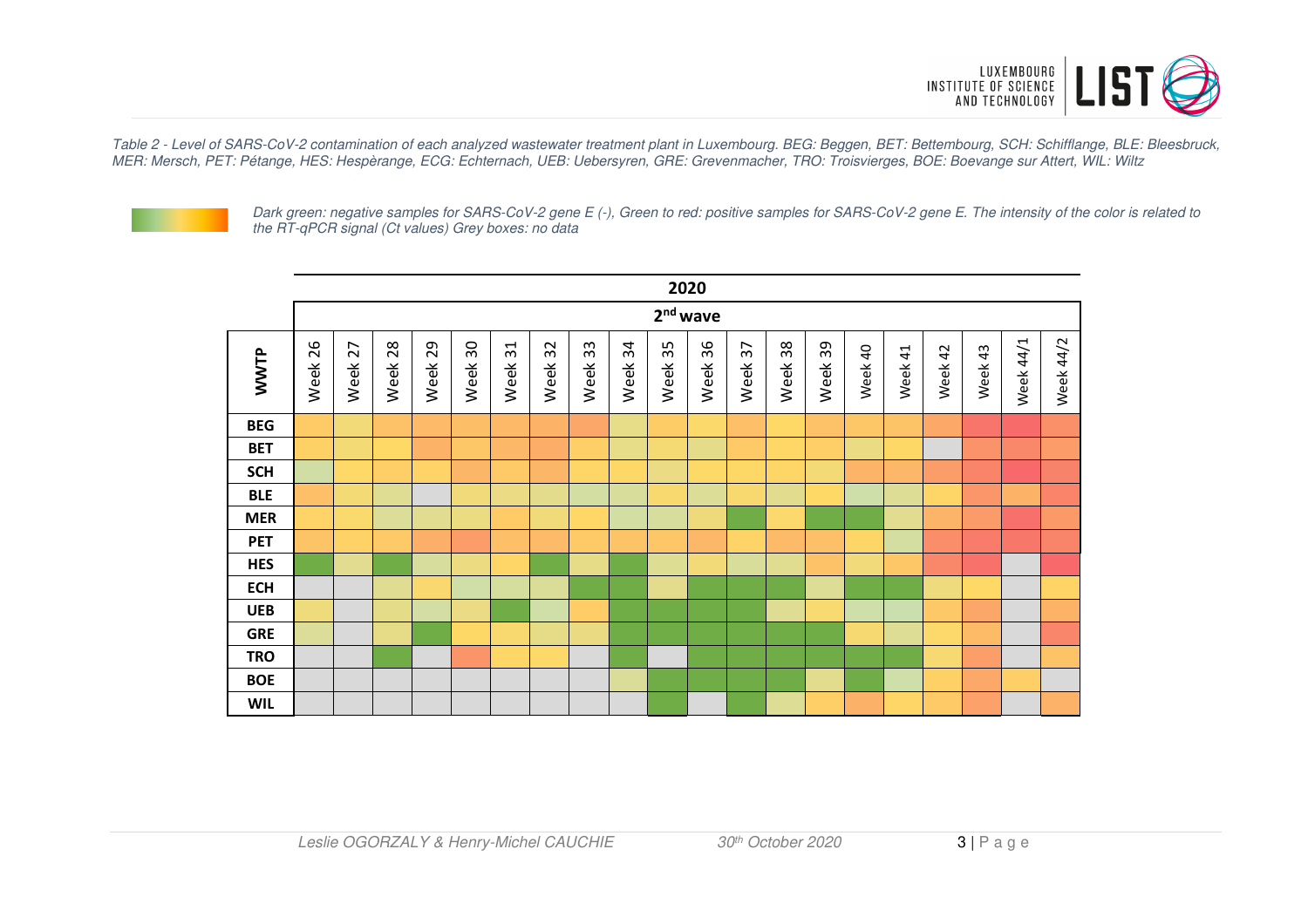

Figure 3a – RT-qPCR quantification time-course monitoring of SARS-CoV-2 (E gene) in the three most impacted wastewater treatment plants from March to October 2020. Grey squares: daily-confirmed cases for the contributory area of each wastewater treatment plant (only available until week 42 included), dots: SARS-CoV-2 flux (RNA copies / day / 10 000 equivalent inhabitants).

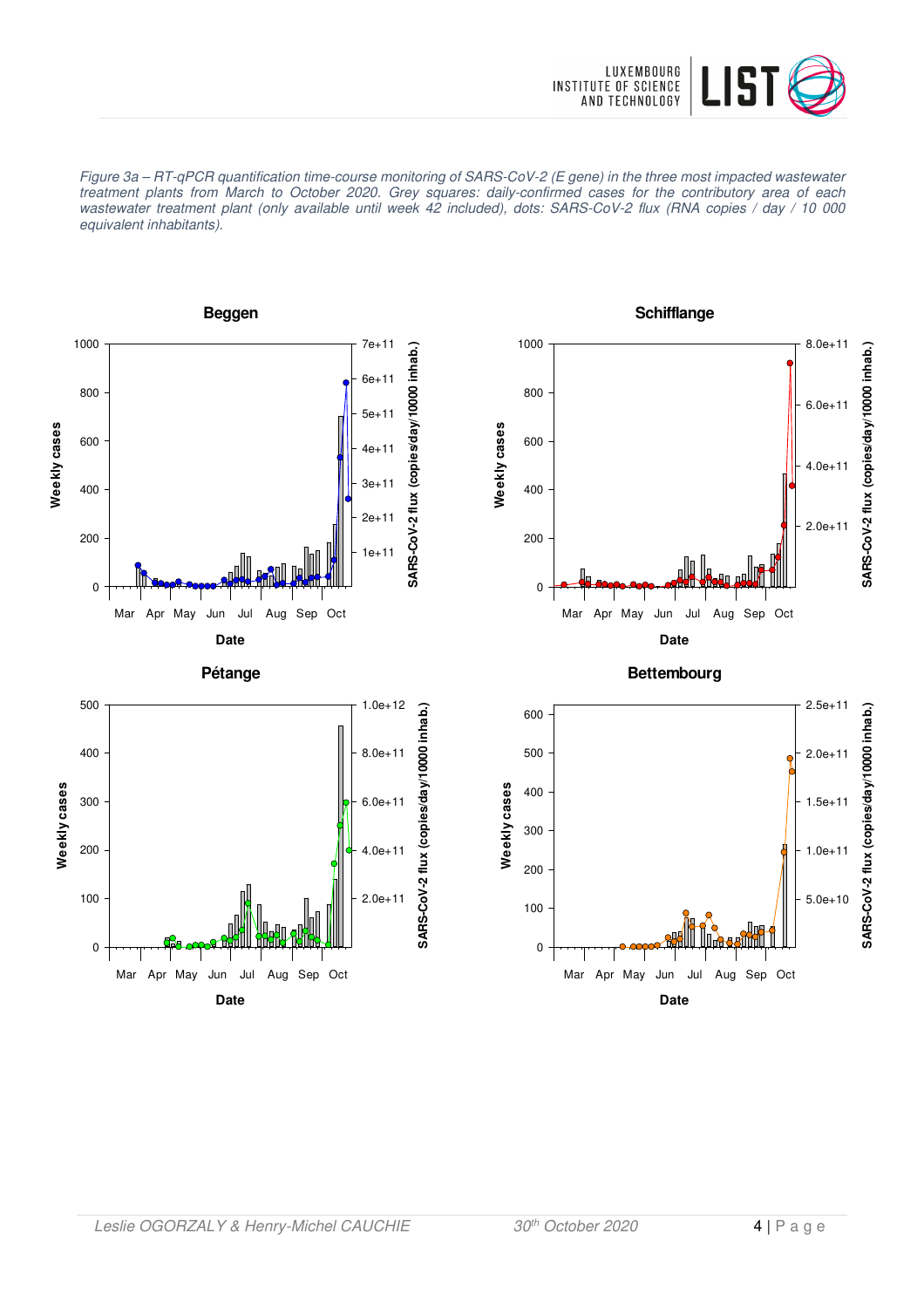

#### Figure 4b - Close-up of Figure 2a showing results from September 1st on.

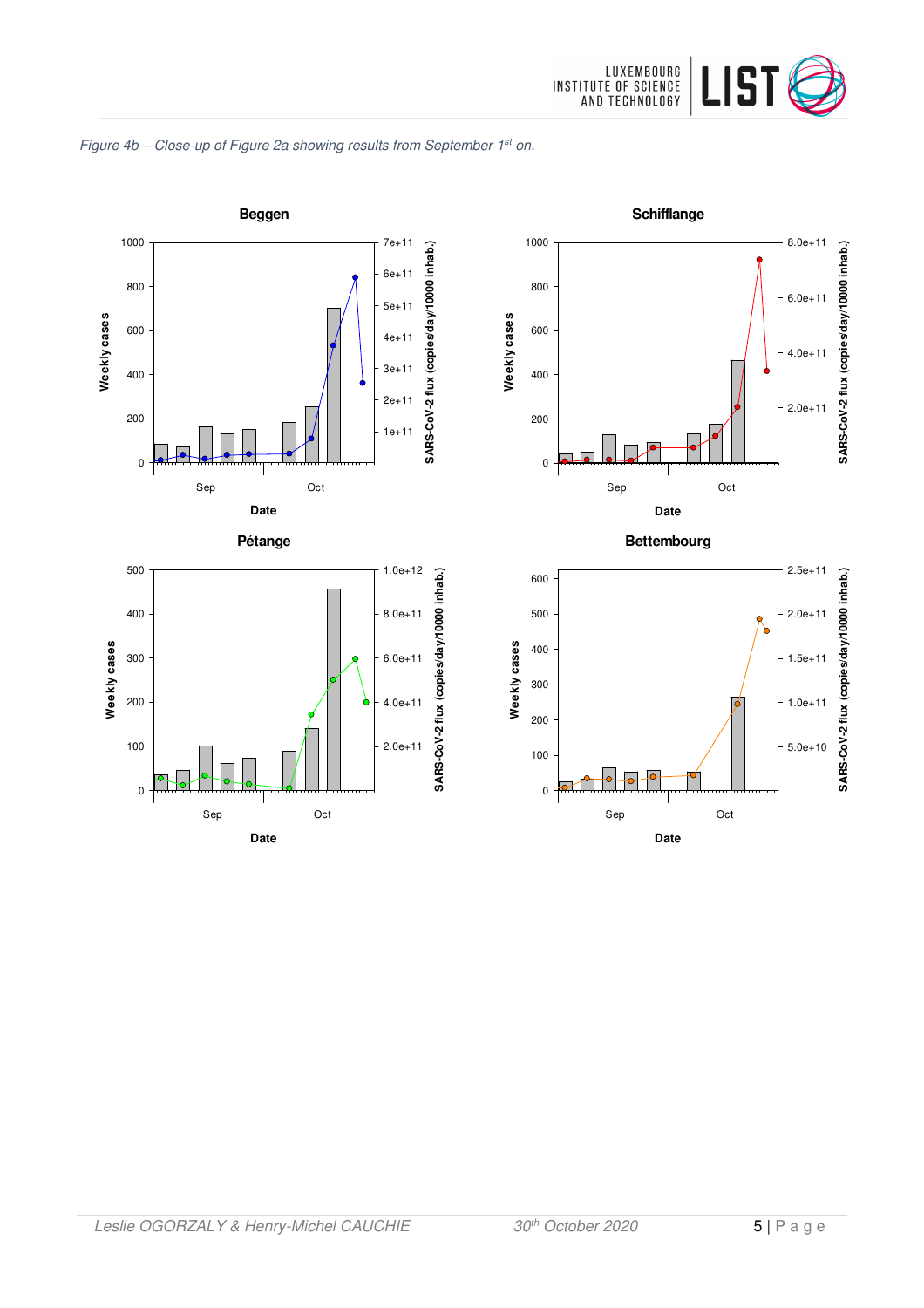

Figure 5a – RT-qPCR quantification time-course monitoring of SARS-CoV-2 (E gene) in Hespérange, Mersch and Boevange-sur-Attert wastewater treatment plants from March to October 2020. Grey squares: daily-confirmed cases for the contributory area of each wastewater treatment plant (only available until week 42 included), dots: SARS-CoV-2 flux (RNA copies / day / 10 000 equivalent inhabitants).

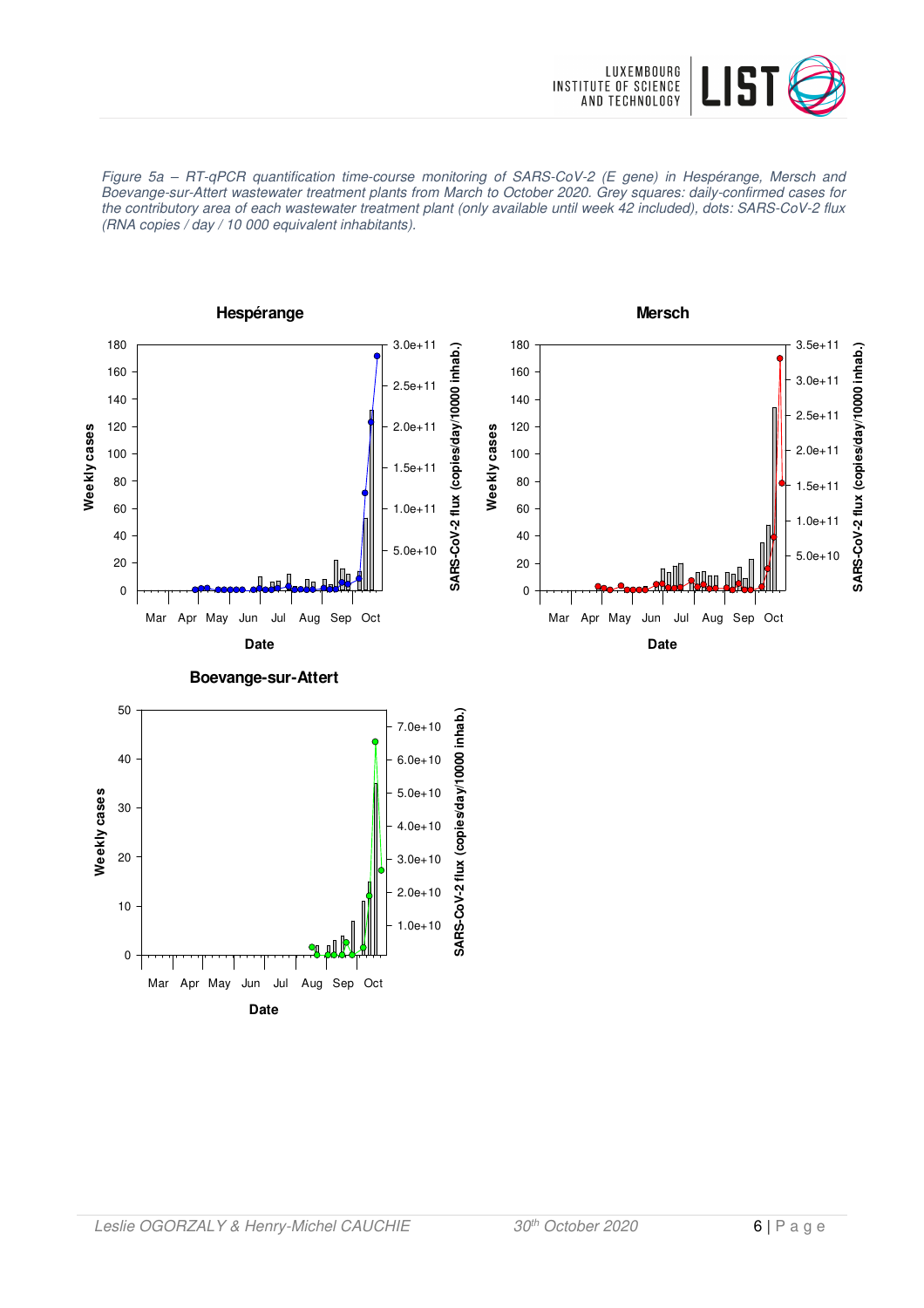



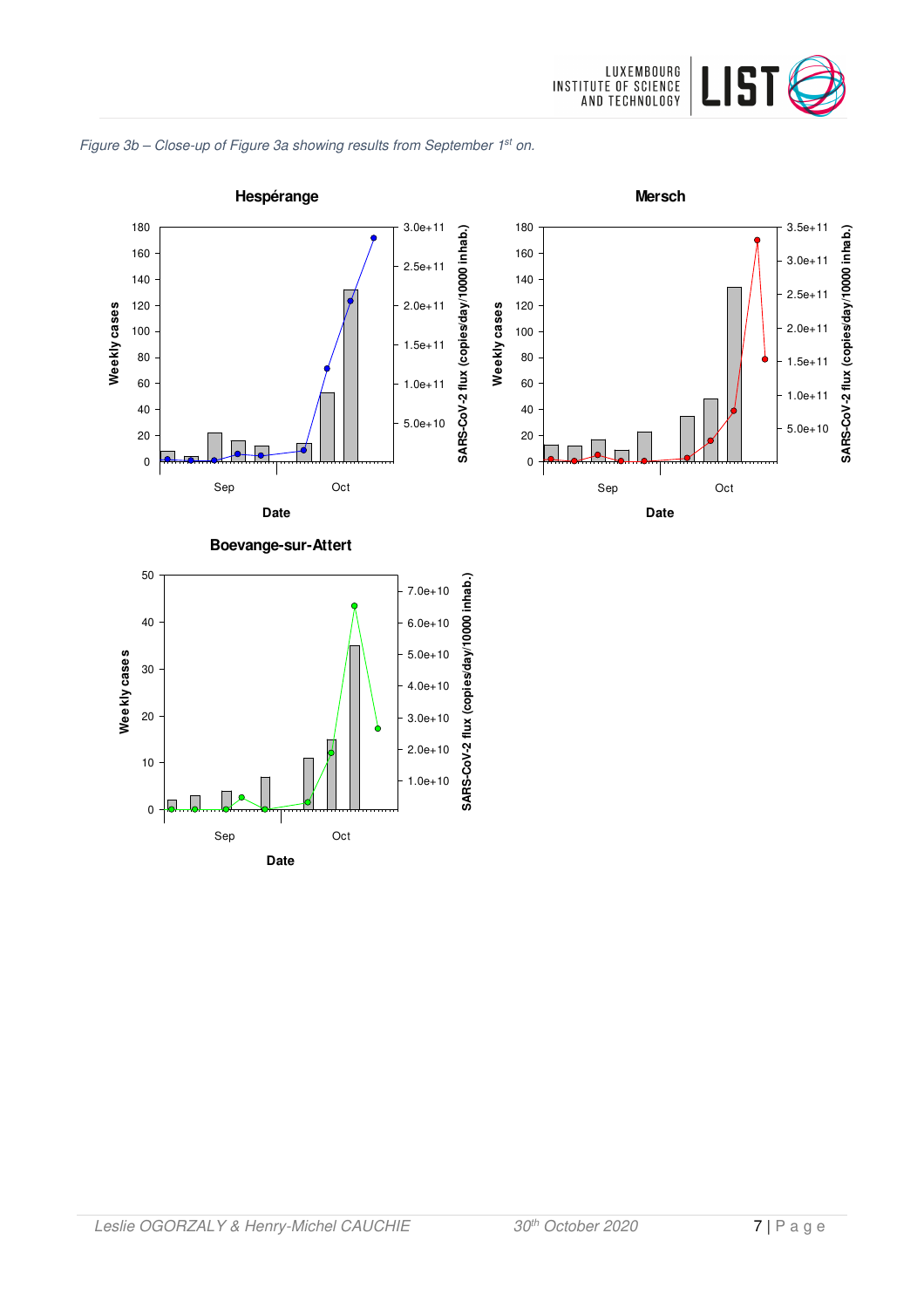

Figure 6a – RT-qPCR quantification time-course monitoring of SARS-CoV-2 (E gene) in SIDEST wastewater treatment plants from March to October 2020. Grey squares: daily-confirmed cases for the contributory area of each wastewater treatment plant (only available until week 42 included), dots: SARS-CoV-2 flux (RNA copies / day / 10 000 equivalent inhabitants).





**Date** Mar Apr May Jun Jul Aug Sep Oct

0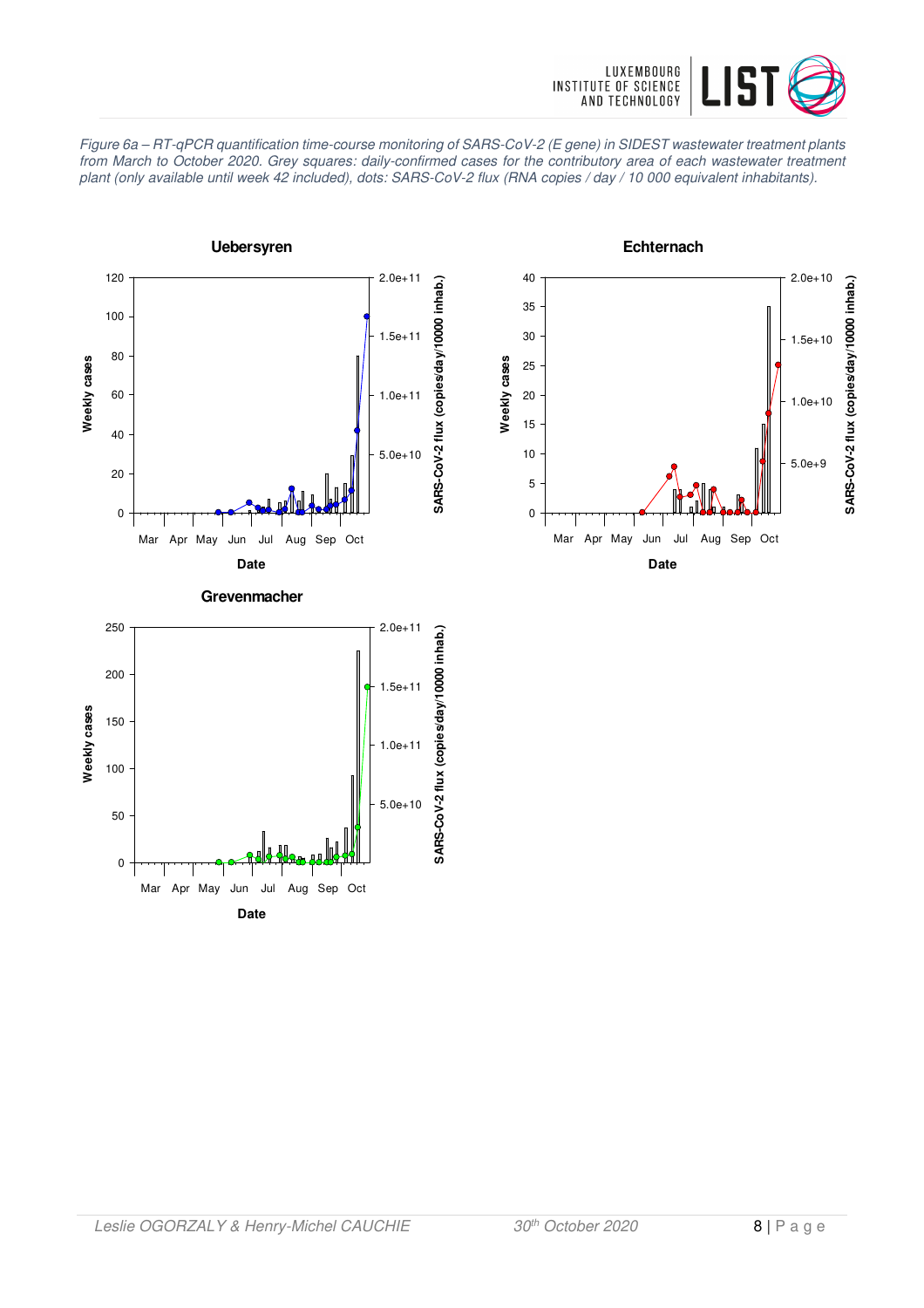

#### Figure 4b – Close-up of Figure 4a showing results from September 1st on.



**Date**

5.0e+10

0

50

100

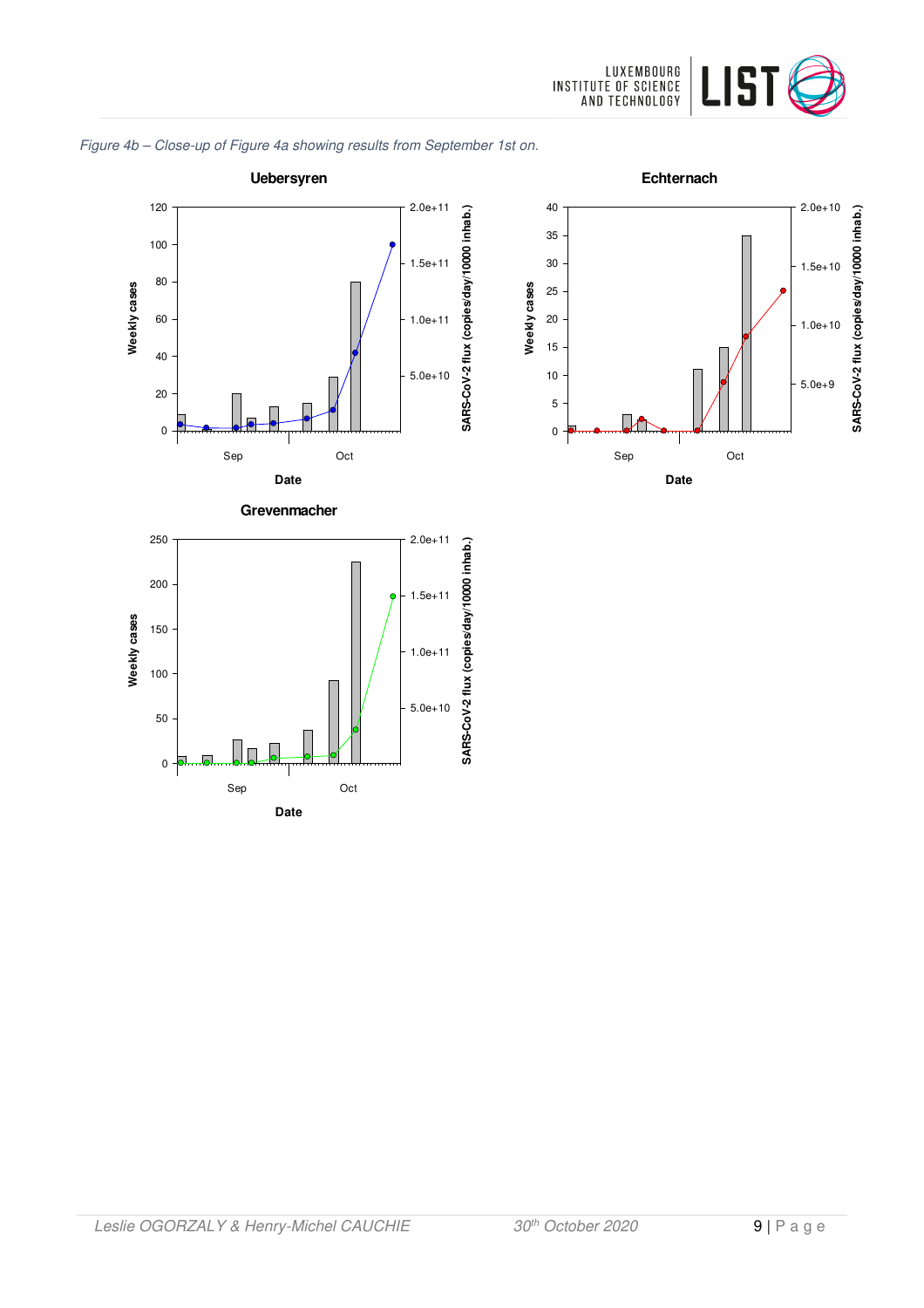

Figure 7a – RT-qPCR quantification time-course monitoring of SARS-CoV-2 (E gene) in SIDEN wastewater treatment plants from March to October 2020. Grey squares: daily-confirmed cases for the contributory area of each wastewater treatment plant (only available until week 42 included), dots: SARS-CoV-2 flux (RNA copies / day / 10 000 equivalent inhabitants).





**Troisvierges**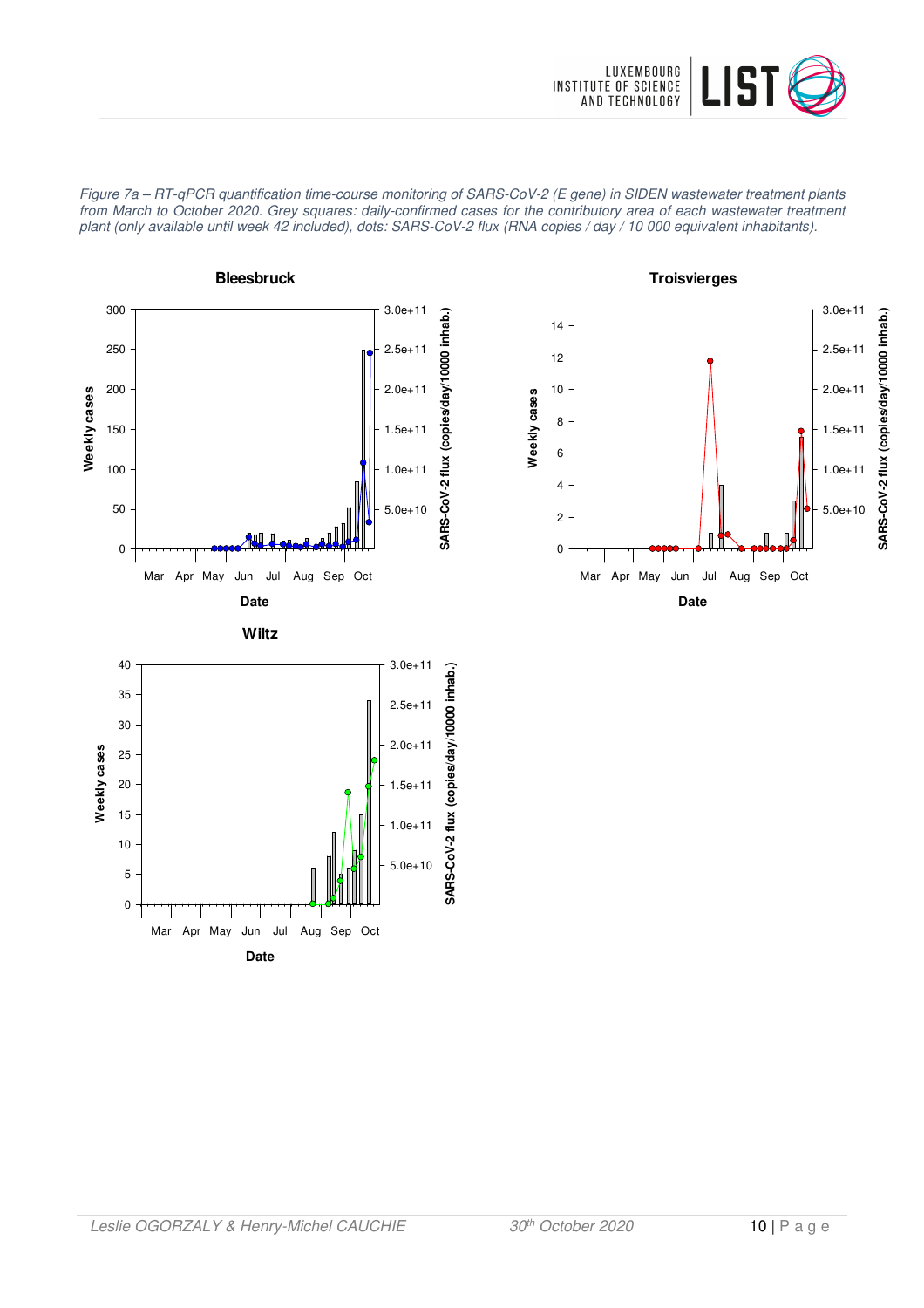

#### Figure 5b – Close-up of Figure 5a showing results from September 1st on.



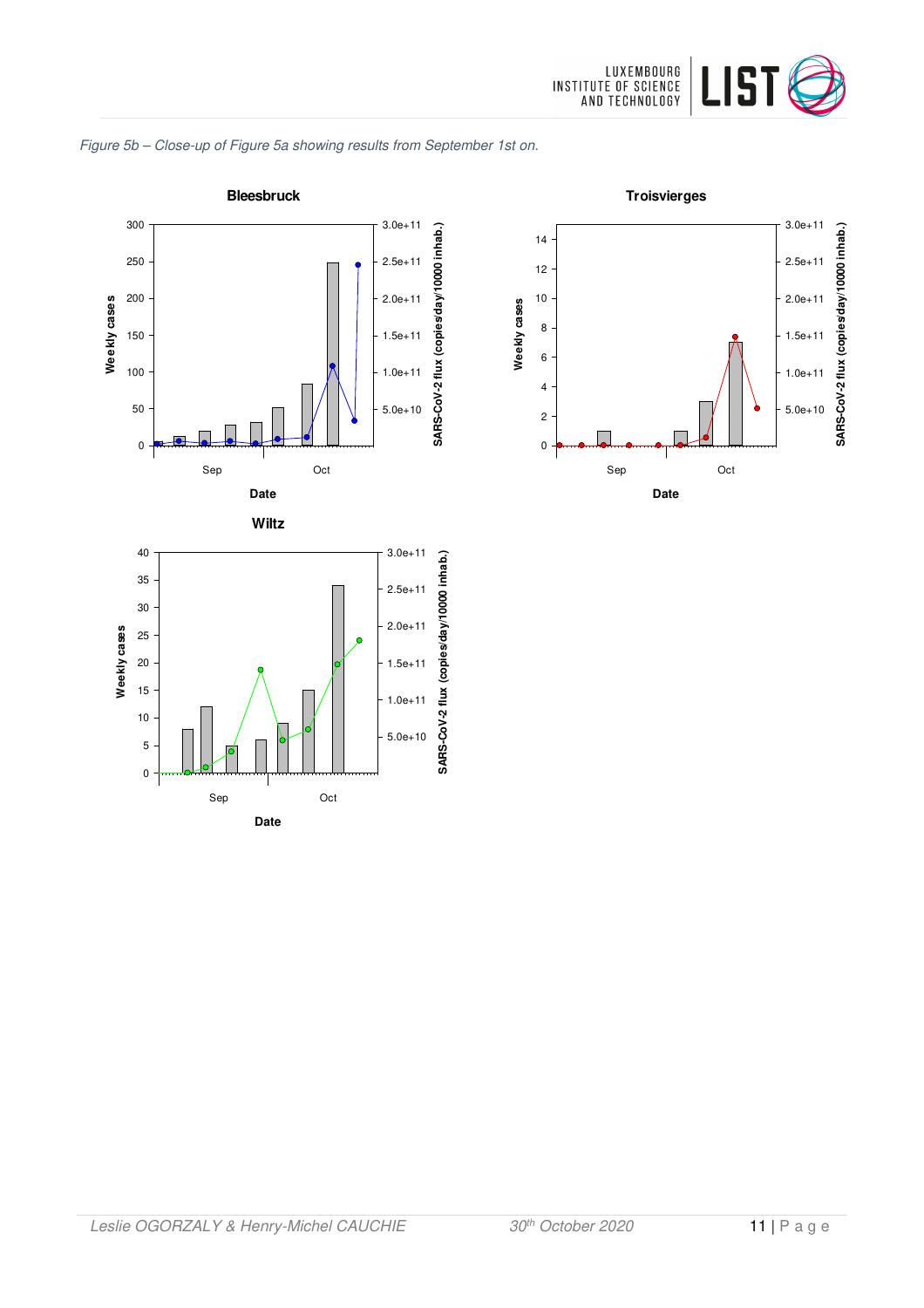

|                     |                                              |                          |                                                                | 2020                      |               |                                             |            |            |                                                  |            |            |                |              |            |            |                         |            |                |                           |                                  |                                 |                         |                           |            |                           |                           |                        |                       |              |                     |               |
|---------------------|----------------------------------------------|--------------------------|----------------------------------------------------------------|---------------------------|---------------|---------------------------------------------|------------|------------|--------------------------------------------------|------------|------------|----------------|--------------|------------|------------|-------------------------|------------|----------------|---------------------------|----------------------------------|---------------------------------|-------------------------|---------------------------|------------|---------------------------|---------------------------|------------------------|-----------------------|--------------|---------------------|---------------|
| <b>WWTP</b>         | capacity<br>bitants)<br>Max<br>lenhai<br>ဋ္ဌ | Inhabitants<br>connected | $\infty$<br>$\mathbf{\mathbf{\mathbf{\mathsf{H}}}}$<br>ŤΦ<br>Š | $\overline{a}$<br>Week    | 20<br>ŤΦ<br>Š | $\overline{z}$<br>$\breve{\mathrm{e}}$<br>Š | 22<br>Week | 23<br>Week | $\overline{a}$<br>る<br>$\mathsf{v}^{\mathsf{e}}$ | 25<br>Week | 26<br>Week | 27<br>Week     | 28<br>Week   | 29<br>Week | 30<br>Week | $\overline{3}1$<br>Week | 32<br>Week | m<br>m<br>Week | 34<br>Week                | 35<br>畜<br>$\sum_{i=1}^{\infty}$ | 36<br>$\breve{\mathrm{e}}$<br>Š | $\overline{37}$<br>Week | 38<br>畜<br>$\aleph$       | 39<br>Week | ੩<br>Week                 | $\ddot{4}$<br>Week        | $\overline{a}$<br>Week | $\frac{4}{3}$<br>Week | 44/1<br>Week | $\sim$<br>4<br>Week | Total samples |
| Beggen              | 210000                                       | 139731                   |                                                                | $\boldsymbol{\mathsf{x}}$ | x             | x                                           | x          | X          | x                                                | X          | X          | X              | x            | x          | x          | x                       | X          | x              | x                         | X                                | x                               | x                       | x                         | x          | $\boldsymbol{\mathsf{x}}$ | $\boldsymbol{\mathsf{x}}$ | x                      | x                     | x            | x                   | 32            |
| Bettembourg         | 95000                                        | 53606                    |                                                                |                           | x             | x                                           | X          | x          | x                                                | X          | x          | X              | x            | x          | x          | x                       | X          | x              | x                         | x                                | x                               | x                       | x                         | x          | x                         | X                         |                        | x                     | x            | x                   | 25            |
| Schifflange         | 90000                                        | 68143                    | $\boldsymbol{\mathsf{x}}$                                      | $\mathsf{x}$              | x             | x                                           | x          | х          | х                                                | X          | X          | X              | $\mathsf{x}$ | x          | x          | x                       | x          | x              | х                         | x                                | x                               | x                       | x                         | x          | X                         |                           |                        |                       | x            | x                   | 37            |
| Bleesbrück          | 80000                                        | 30930                    |                                                                |                           |               | x                                           | x          | x          | х                                                | X          | x          | x              | x            |            | x          | x                       | х          | х              | x                         | x                                | x                               | x                       | x                         | x          | x                         | x                         | X                      | x                     | x            | x                   | 24            |
| Mersch              | 70000                                        | 30473                    | $\boldsymbol{\mathsf{x}}$                                      | $\boldsymbol{\mathsf{x}}$ | X             | x                                           | x          | х          | x                                                | x          | x          | x              | x            | x          | x          | x                       | x          | x              | x                         | X                                | x                               | x                       | x                         | x          | x                         | x                         | x                      | x                     | x            | x                   | 28            |
| Pétange             | 50000                                        | 59481                    | x                                                              | x                         | x             | x                                           | x          | x          | x                                                | x          | x          | X              | x            | x          | x          | x                       | x          | x              | x                         | x                                | x                               | x                       | x                         | x          | x                         | х                         | x                      | x                     | x            | x                   | 36            |
| Hesperange          | 36000                                        | 15479                    | $\boldsymbol{\mathsf{x}}$                                      | x                         | X             | x                                           | x          | X          | х                                                | x          | x          | x              | x            | x          | x          | x                       | x          | x              | x                         | x                                | x                               | x                       | x                         | x          | x                         | х                         | x                      | x                     | x            |                     | 27            |
| Echternach          | 36000                                        | 7499                     |                                                                |                           |               |                                             |            |            | $\boldsymbol{\mathsf{x}}$                        |            |            |                | x            | x          | x          | x                       | x          | x              | x                         | x                                | x                               | x                       | x                         | x          | X                         | $\boldsymbol{\mathsf{x}}$ | x                      | x                     |              | x                   | 18            |
| Uebersyren          | 35000                                        | 18600                    |                                                                |                           |               |                                             | X          |            | $\boldsymbol{\mathsf{x}}$                        |            | X          |                | $\mathsf{x}$ | x          | x          | x                       | x          | x              | x                         | X                                | x                               | x                       | $\boldsymbol{\mathsf{x}}$ | x          | $\boldsymbol{\mathsf{x}}$ | $\boldsymbol{\mathsf{x}}$ | X                      | x                     |              | $\mathsf{x}$        | 20            |
| Grevenmacher        | 47000                                        | 9835                     |                                                                |                           |               |                                             | X          |            | $\boldsymbol{\mathsf{x}}$                        |            | X          |                | X            | x          | x          | x                       | x          | x              | x                         | x                                | X                               | x                       | x                         | x          | X                         | $\boldsymbol{\mathsf{x}}$ | X                      | x                     |              | x                   | 20            |
| Troisvierges        | 5000                                         | 3411                     |                                                                |                           |               | x                                           | x          | X          | x                                                | X          |            |                | $\mathsf{x}$ |            | x          | x                       | x          |                | $\boldsymbol{\mathsf{x}}$ |                                  | x                               | x                       | x                         | x          | x                         | x                         | x                      | x                     |              | x                   | 19            |
| Boevange sur Attert | 15000                                        | 1170                     |                                                                |                           |               |                                             |            |            |                                                  |            |            |                |              |            |            |                         |            |                | x                         | x                                | x                               | x                       | x                         | x          | $\mathsf{x}$              | $\boldsymbol{\mathsf{x}}$ | x                      | x                     | x            |                     | 11            |
| Wiltz               | 16500                                        | 6944                     |                                                                |                           |               |                                             |            |            |                                                  |            |            |                |              |            |            |                         |            |                |                           | X                                |                                 | x                       | x                         | x          | X                         | X                         | X                      | x                     |              | X                   | 9             |
| <b>Total</b>        | 785500                                       | 445302                   | 5                                                              | 5                         | 6             | 8                                           | 10         | 8          | 11                                               | 8          | 9          | $\overline{7}$ | 11           | 9          | 11         | 11                      | 11         | 10             | 12                        | 12                               | 12                              | 13                      | 13                        | 13         | 13                        | 12                        | 11                     | 12                    | 8            | 11 <sup>1</sup>     | 306           |

#### Table 3- Timing of sewage sampling (from week 11 on; total number of samples since the beginning of the study)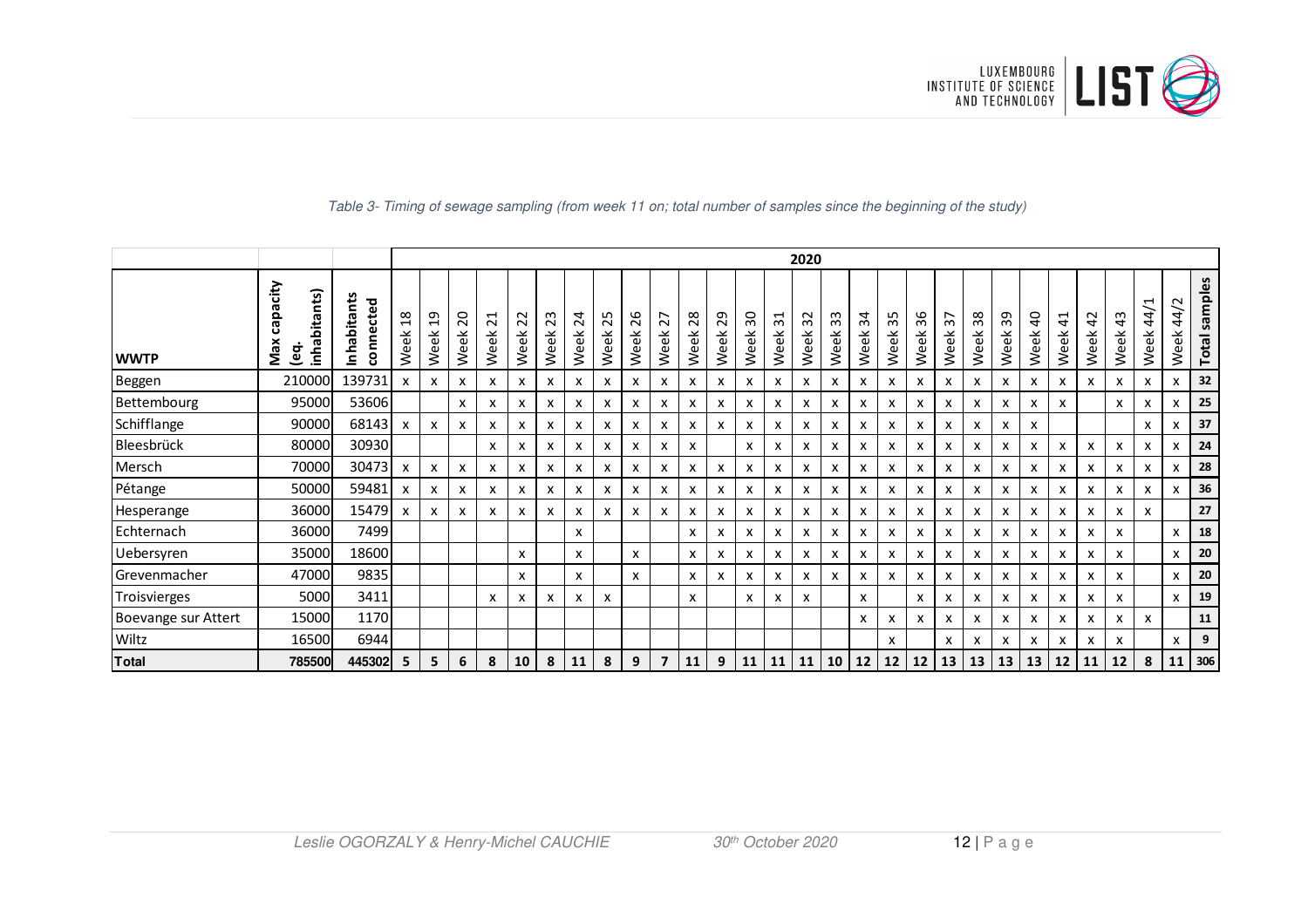# Materials and Methods



#### **Sewage samples**

From March to October 2020, up to thirteen WWTPs were sampled at the inlet of the plant according to the planning presented in Table 2. The operators of the WWTPs sampled a 24-h composite sample of 96 samples according to your own sampling procedure. Composite sample was stored at 4°C until sample processing.

#### **Sample processing**

The samples were transported to the laboratory at 4°C and viral RNA was isolated on the day of sampling. Larger particles (debris, bacteria) were removed from the samples by pelleting using centrifugation at 2,400 x g for 20 min at 4°C. A volume of 120 mL of supernatant was filtered through Amicon® Plus-15 centrifugal ultrafilter with a cut-off of 10 kDa (Millipore) by centrifugation at 3,220 x g for 25 min at 4°C. The resulting concentrate was collected and 140 µL of each concentrate was then processed to extract viral RNA using the QIAamp Viral RNA mini kit (Qiagen) according to the manufacturer's protocol. Elution of RNA was done in 60 μL of elution buffer.

### **Real-time One-Step RT-PCR**

Samples are screened for the presence of *Sarbecovirus (Coronaviridae, Betacoronaviruses*) and/or SARS-CoV-2 virus RNA by two distinct real-time one-step RT-PCR, one on the E gene (Envelope small membrane protein) and the second on the N gene (nucleoprotein). The E gene real-time RT-PCR can detect Sarbecoviruses, i.e. SARS-CoV, SARS-CoV-2 and closely related bat viruses. In the context of the COVID19 pandemic, it can be assumed that only SARS-CoV-2 strains will be detected by this assay given that SARS-CoV virus has been eradicated and other bat viruses do not commonly circulate in the human population. The E gene assay is adapted from Corman et al. [17]. The N gene real-time RT-PCR assay (N1 assay) specifically detects SARS-CoV-2 virus. It is adapted from the CDC protocol<sup>1</sup>. The two primers/probe sets are presented in Table 3. The RTqPCR protocols and reagents were all provided by the LIH.

| <b>Target</b> | <b>Primer name</b> | Primer sequence (5' to 3')                     | <b>References</b> |
|---------------|--------------------|------------------------------------------------|-------------------|
| E gene        | E Sarbeco F1       | 5-ACAGGTACGTTAATAGTTAATAGCGT-3                 | Corman et al.,    |
|               | E Sarbeco R2       | 5-ATATTGCAGCAGTACGCACACA-3                     | 2020              |
|               | E Sarbeco P1       | 5'-FAM-ACACTAGCCATCCTTACTGCGCTTCG-BHQ1         |                   |
| N gene        | 2019-nCoV N1 Fw    | 5'-GAC CCC AAA ATC AGC GAA AT-3'               | CDC               |
|               | 2019-nCoV N1 Rv    | 5'-TCT GGT TAC TGC CAG TTG AAT CTG-3'          |                   |
|               | 2019-nCoV N1 Probe | 5'-FAM-ACC CCG CAT TAC GTT TGG TGG ACC-BHQ1-3' |                   |

#### Table 4 – RT-qPCR primer-probe sets

Each reaction contained 5 μL of RNA template, 5 μL of TaqPath 1-step RT-qPCR MasterMix (A15299, Life Technologies), 0.5 µL of each primer (20 µM) and probe (5 µM) and the reaction volume was adjusted to a final volume of 20 μL with molecular biology grade water. Thermal cycling reactions were carried out at 50 °C for 15 min, followed by 95 °C for 2 min and 45 cycles of 95 °C for 3 sec and 58°C (E gene) or 53°C (N gene) for 30 sec using a Viia7 Real-Time PCR Detection System (Life Technologies). Reactions were considered positive (limit of detection – LOD) if the cycle threshold (Ct value) was below 40 cycles.

<sup>1</sup> https://www.cdc.gov/coronavirus/2019-ncov/downloads/rt-pcr-panel-primer-probes.pdf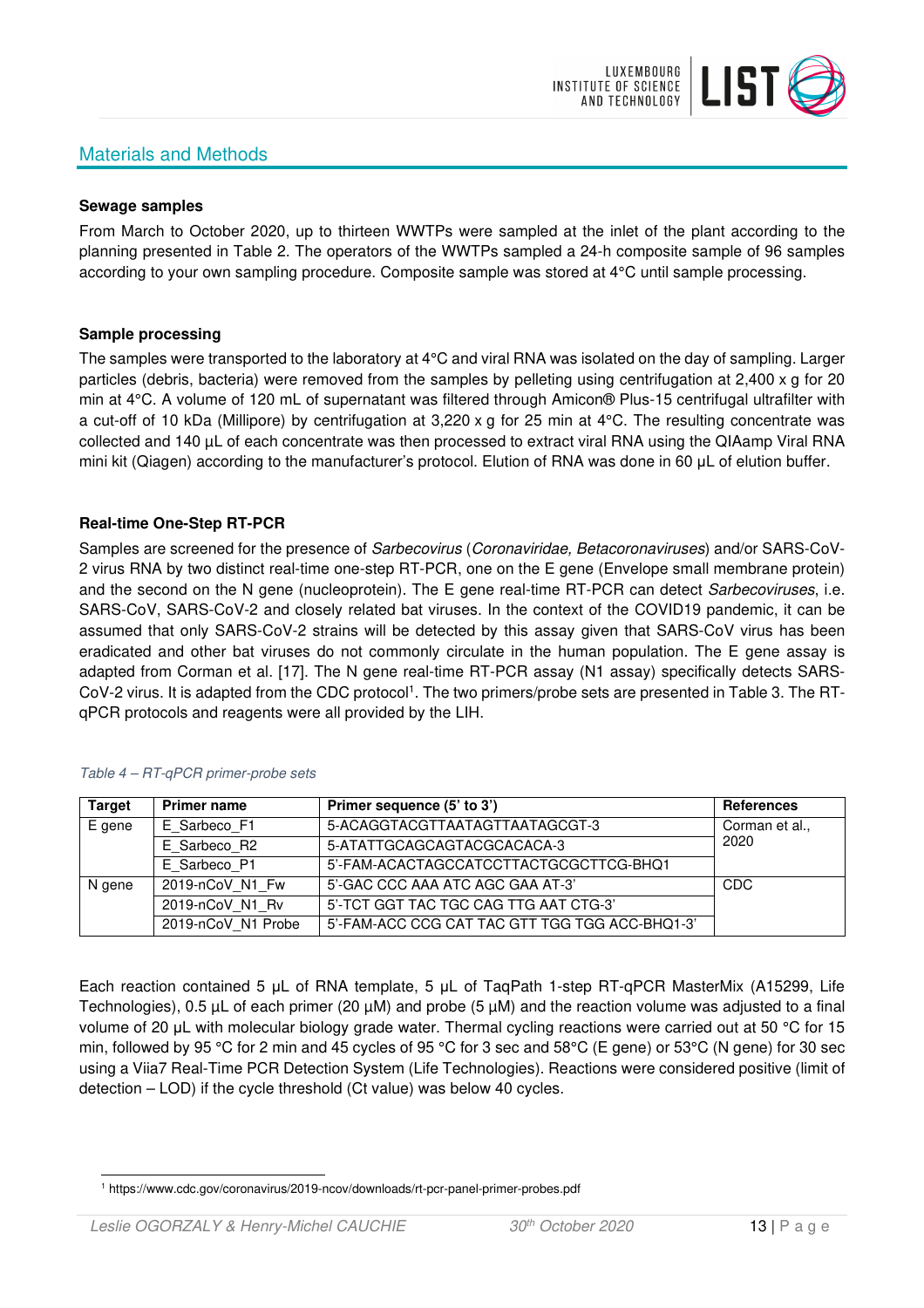

## **Controls**

A non-target RNA fragment commercially available (VetMAX™ Xeno™ IPC and VetMAX™ Xeno™ IPC Assay, ThermoFischer Scientific) was added to the viral RNA extract from sewage concentrates as an internal positive control (IPC). This IPC-RNA is used to control the performance of the RT-qPCR (E gene) and to detect the presence of RT-qPCR inhibitors.

Viral RNA copies quantification of both targeting genes in wastewater samples was performed using RT-qPCR standard curves generated using EDX SARS-CoV-2 Standard (Biorad). This standard is manufactured with synthetic RNA transcripts containing 5 targets (E, N, S, ORF1a, and RdRP genes of SARS-CoV-2, 200,000 copies/mL each).Using such a standard, the limits of quantification (LOQ) of both RT-qPCR assays were estimated to 1 RNA copy per reaction (Figure 6).



Figure 8 – RT-qPCR standard curves established for both targeting genes (E gene and N gene) of SARS-CoV-2 using a commercially available standard (Biorad).

# **Data interpretation**

A sample is declared positive for the presence of SARS-CoV-2 if both targets (E and N gene) are detected with Ct values less than or equal to the LOQ. If only one target is detected or if target genes are detected with Ct values between the LOD and the LOQ, samples are reported as presumptive positive (+/-). A sample is declared negative when no target genes are detected (Ct values superior to the LOD).

In case of presumptive positive, sample is tested again using another RT-qPCR detection assay (Allplex 2019 nCoV Assay, Seegene). This commercially available detection kit is a multiplex real-time RT-PCR assay for simultaneous detection of three target genes of SARS-CoV-2 in a single tube. The assay is designed to detect RdRP and N genes specific for SARS-CoV-2, and E gene specific for all Sarbecovirus including SARS-CoV-2.

As shown in Figure 7, a good linear relationship ( $R^2$ : 0.92) was obtained between the SARS-CoV-2 RNA concentrations estimated using the E gene and the N gene, respectively. Therefore, only the E gene results were presented in this report.